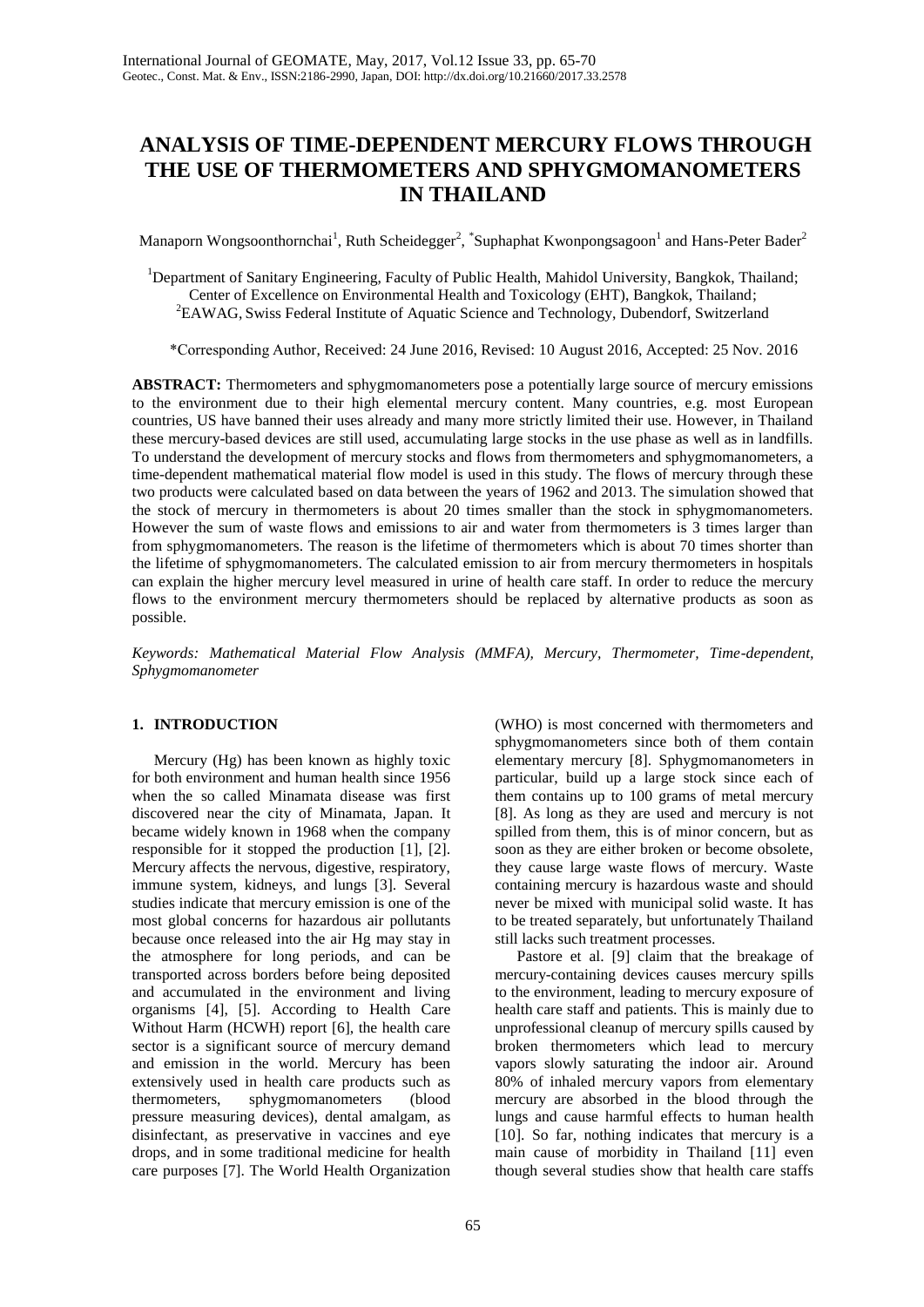in Thailand always have high mercury level in their urine [12], [13]. These studies indicate that the mercury problem in the health care sector should be of concern in Thailand.

To prevent health effects from mercury exposure, WHO and United Nations Environmental Program (UNEP) have issued guidelines for mercury free health care in 2011 and 2013 [8], [14], aiming to phase out both Hgthermometers and Hg-sphygmomanometers. In 2010, WHO in cooperation with Health Care Without Harm (HCWH) set to phase out 70% of Hg-thermometers and Hg-sphygmomanometers used in health sector by 2017 [15]. The "Minamata Convention on Mercury" by UNEP decided to phase out both devices by 2020 [14]. Currently, United State and European Union (EU) already banned mercury-based devices in their countries, while other countries such as Philippine, Argentina, and India are attempting to implement mercury-free health care in their countries [15], [16]. However, Thailand, which is promoted as a hub of health services in Asia, has neither signed the Minamata Convention on Mercury nor implemented mercury-free health care so far. Therefore, the understanding of mercury flows and stocks could be the first step to manage mercury in health care in Thailand.

Mathematical Material Flow Analysis (MMFA) is an approach to study stocks and flows of goods and substances in anthropogenic systems. MMFA can be applied to (quasi) stationary as well as time-dependent models. The difference is that (quasi) stationary models cover a fixed time period, typically a one year period, for any kind of goods, in order to understand the system considered. Time-dependent models are used to investigate the development of the system including stocks and flows of goods over longer time spans in order to understand the development of stocks and flows over time and are often used for environmental management. Time-dependent models have been applied for different products and different scales such as country level for metals [17], [20], [21] and housing [18], on city level for durable goods [19], and on farm level for resources [22].

This study applies a time-dependent model to understand the mercury flows through the two health care products of concern, thermometers and sphygmomanometers in Thailand over time. The question below will be answered by this study:

- 1. How large is the demand, stock, and emissions of mercury through thermometers and sphygmomanometers used in health care facilities?
- 2. What are feasible scenarios to manage mercury from the health care sector in Thailand?

# **2. METHODOLOGY**

Mathematical material flow analysis (MMFA) approach was used for this study. MMFA is the combination of conventional material flow analysis (MFA) with modeling concept developed by Baccini and Bader [23]. MMFA has been applied in many studies fields for environmental management: Zeltner et a. [17]; Binder et al. [19]; Sörme and Lagerkvist [20]; Bader et al. [24]; Huang et al. [25]; Kwonpongsagoon et al. [26]; Schaffner et al. [27]; Bader et al. [28]; Wongsoonthornchai et al. [29].

The procedure of MMFA consists of

- 1. System analysis: define both temporal and spatial boundaries; identify the products and processes related to mercury;
- 2. Time-dependent mathematical model: formulate time-dependent equations to describe the system and process in mathematical term;
- 3. Data acquisition and calibration: collect the input data set for the model;
- 4. Simulation: the model is used for simulating the past and current state and to investigate scenarios

The MMFA model for mercury flows in Thailand has been solved using the SIMBOX simulation program [30].

# **2.1 System Analysis**

The geographic border of this study is Thailand and the time period selected is from 1960 to 2050. The system consists of the healthcare sector and includes only the products of thermometers and sphygmomanometers (blood pressure devices).

Fig. 1 shows the system analysis for mercury flows through thermometers and sphygmomanometers in the health care system in Thailand. Thailand has no production plants for thermometers and sphygmomanometers and therefore they are imported directly to the use process. Accordingly only mercury flows from import are considered and no domestic production processes are included. Mercury emissions were considered during the use phase of thermometers through breakage and wrong (or no) treatment of the waste afterwards and after use in the hazardous waste treatment. Sphygmomanometers were assumed to cause no or only little emissions during the use phase. Therefore no emissions in use phase were taken into account.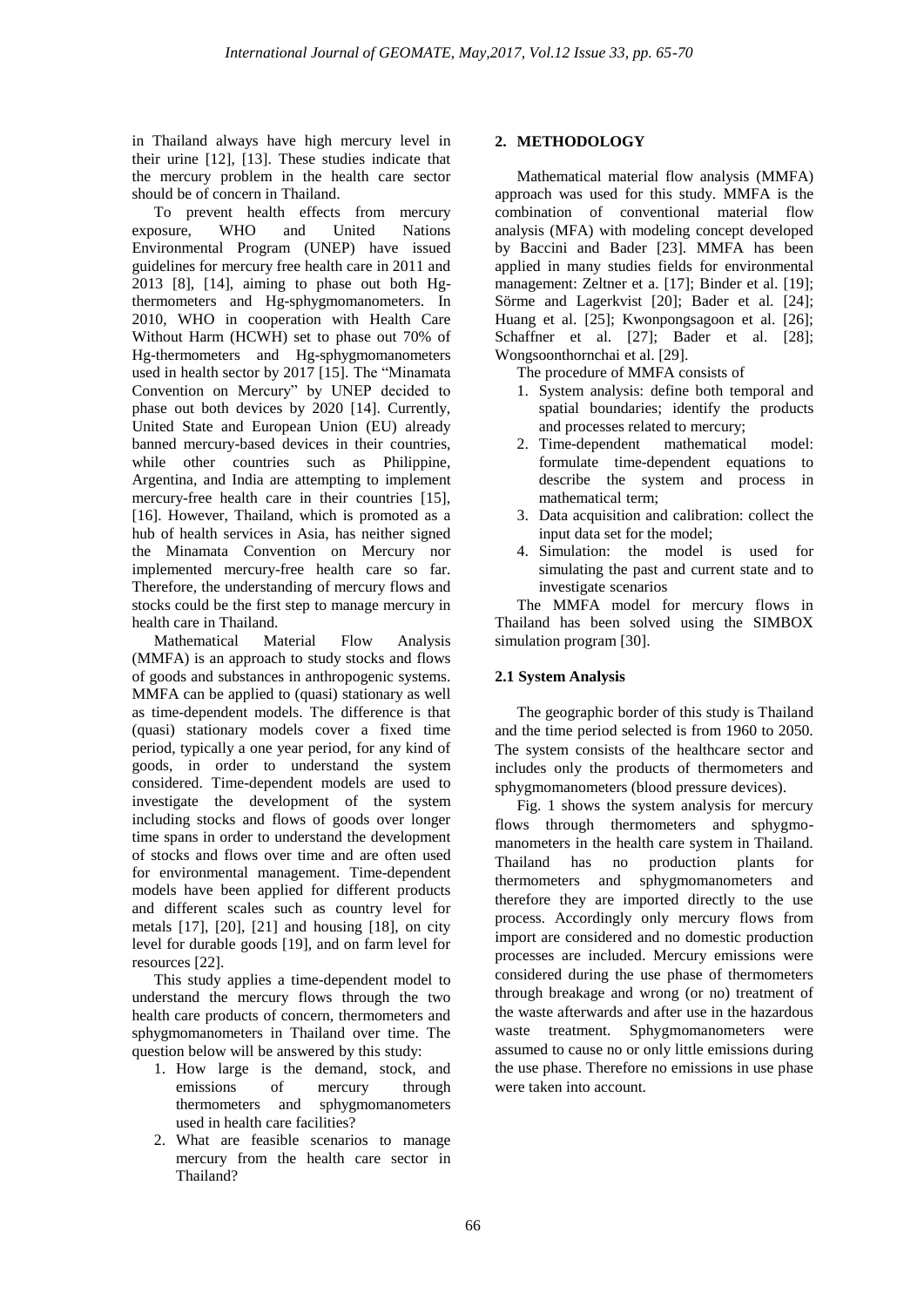

Fig. 1 System analysis for mercury flows through thermometers and sphygmomanometers in the healthcare system in Thailand

#### **2.2 Model Approach**

A time-dependent model is important because it allows understanding how stocks and flows evolve over time. The model used here is an adaption and generalization of the model developed for the simulation of the production, use and disposal including all emissions of flame retardants [31]. The approach is so called "stockdriven", which means that the stocks in use in function of time are given together with the residence time distribution [31]. The emissions during the use phase are proportional by emission factors to a fraction of the stock. For a detailed description of the model see [32].

The 25 input parameters for each subsystem were needed for the simulation of the mercury flows though thermometers and sphygmomanometers in Thailand.

#### **2.3 Data Acquisition and Calibration**

Different types of data were collected for the estimation of mercury flows though thermometers and sphygmomanometers in Thailand between the year of 1962 and 2013. The data was retrieved from data sources such as the government sectors, surveys, interviews, company reports, and literatures.

Unfortunately no time series data were available for the number of thermometers and sphygmomanometers in Thailand.

Instead, such data were estimated as follows:

$$
Thermo = (B * TB) + (D * TD) \quad (1)
$$

Where:

|   | Thermo $=$ Number of thermometers in use |
|---|------------------------------------------|
|   | [pieces]                                 |
| B | $=$ Number of bed [beds]                 |

- TB = Number of thermometers per bed [pieces/bed]
- D = Number of doctors in Thailand [persons]

$$
TD = Number of thermometers perdoctor [pieces/doctor]
$$

# $Sphygmo = [(B/BW)*BP] + (D*BD)$  (2)

Where:

|    | $Sphygmo = Number of sphygmonanometers$ |
|----|-----------------------------------------|
|    | in use [pieces]                         |
| ВW | $=$ Number of bed per ward              |
|    | [beds/ward]                             |

- BP = Number of sphygmomanometers per ward [piece/ward]
- BD = Number of sphygmomanometers per doctor [pieces/doctor]

The basic assumption for Eq.  $(1)$  and  $(2)$  is that both thermometers and sphygmomanometers are assigned to beds in hospitals and to the doctors since only hospitals and doctors own such equipment.

Fig. 2 shows the estimated time series extrapolated from 2015 to 2050 assuming a linear growth of hospital beds and number of doctors due to population growth and improvement of health care.

### *2.3.1 Estimation of average lifetime:*

The results for lifetime gained through interviews with nurses and doctors are about 1.5 month for thermometers and about 9 years for sphygmomanometers. Therefore we assumed as lifetimes  $1.5\pm0.7$  month and  $9\pm5$  years for thermometers and sphygmomanometers, respectively.

*2.3.2 Ratio of mercury thermometers to mercury free thermometers:*

This ratio is 1 up to 2001 since Thailand used only mercury thermometers before then. From 2001 to 2050 it is assumed that the ratio decreases exponentially, stabilizing at 0.3 in 2030. This assumption is very conservative, but faster phasing out of mercury thermometers are discussed in the scenario section. A similar assumption was made for sphygmomanometers.

#### *2.3.3 Emission factors:*

For thermometers it is assumed that they are broken after their lifetime and 50% of mercury is emitted to air, 40% to the water phase and the rest to soil.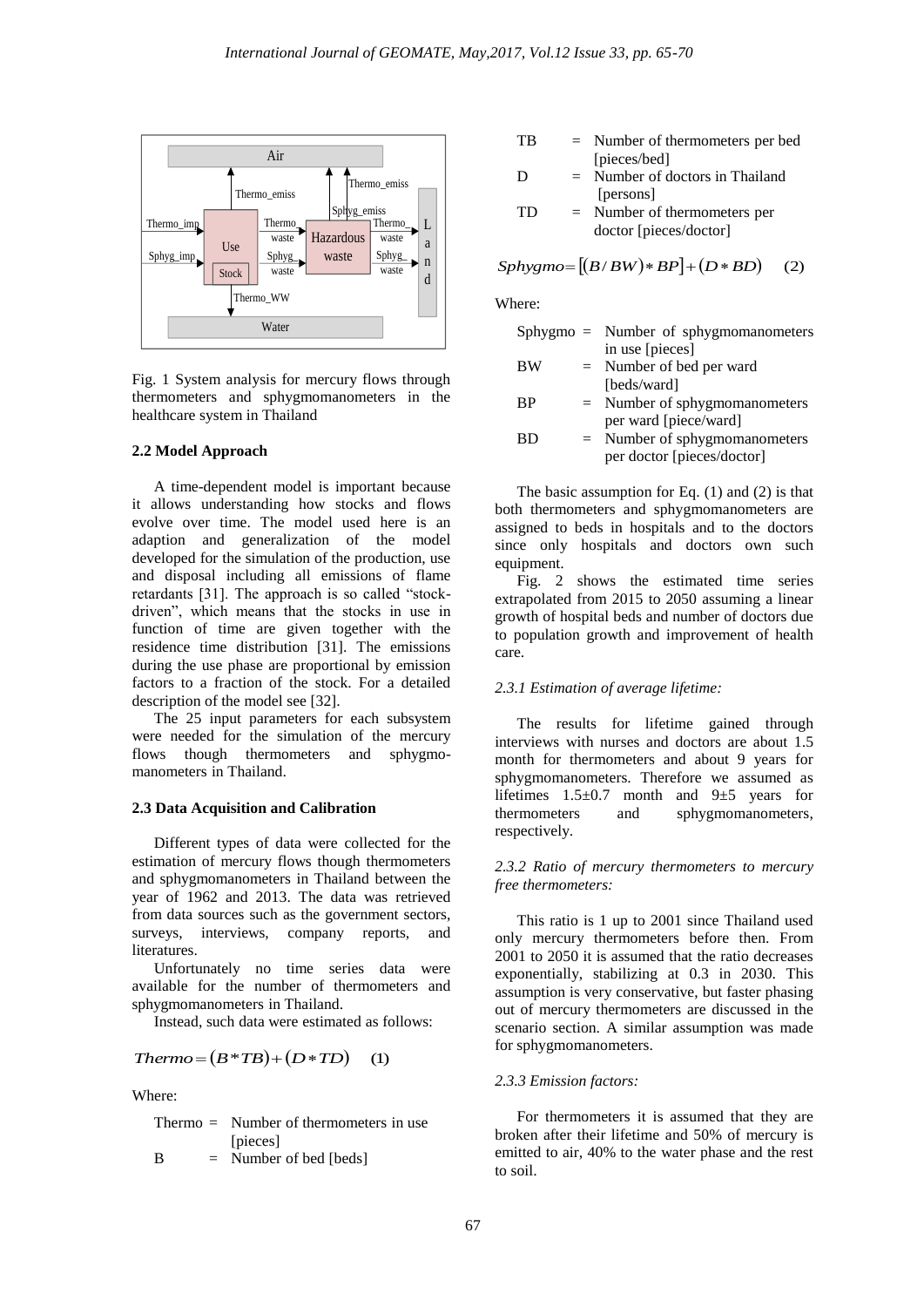It was assumed that no emissions occurred during the use phase of sphygmomanometers because they are well covered and the staff handles them carefully during use.

#### *2.3.4 Calibration:*

Using this data set and the model the flows in Fig. 1, except the emissions from the hazardous waste were calculated. Fig. 2 shows the results for the stocks, and inputs for thermometers and sphygmomanometers, as well as the statistical data for import of mercury thermometers. A recalibration of the lifetime for thermometers was necessary since the number of calculated imported thermometers between 1960 and 2000 was too high. Therefore the lifetime for this time period was assumed to be 4.5 month since 1950, decreasing gradually to 1.5 month in 2000. This assumption can be justified by the fact, that the equipment was handled more carefully in the past.



Fig. 2 a) Stock of thermometers and sphygmomanometers in Thailand between 1950 and 2050, b) Import of thermometers between 1950 and 2050

### **3. RESULTS AND DISCUSSION**

#### **3.1 Stock of Mercury**

Fig. 3 shows the stock of mercury in thermometers and sphygmomanometers in use. The double peak of the joint stock is roughly 3,700 kg and occurs around 2000-2010. Compared to the amalgam stock in dental fillings which is about 10,080 kg according to [29], this is roughly 37% of

that stock. The assumption that mercury free thermometers and sphygmomanometers replace continually the mercury containing equipment in the  $21<sup>st</sup>$  century leads to the decrease of the mercury stock after 2010 shown in Fig. 3.



Fig. 3 Mercury stock in Thailand through thermometers and sphygmomanometers

#### **3.2 Mercury Emissions and Flow to Hazardous Waste**

The short lifetime of thermometers of about 1.5 month is due to breakage during use. About 70% of mercury from broken thermometers is collected as hazardous waste, 23% is emitted to air and 7% to water. Fig. 4 shows the mercury flows of import, hazardous waste and emissions to air and water for thermometers.

The flows in Fig. 4 in function of time show a similar behavior as the stocks in Fig. 3. The reason is the same as for the stocks.



Fig. 4 Mercury through thermometers in flows from import, to hazardous waste, emissions to air and water

The peak values of the residual flows are about 1,000 kg, 250 kg and 51 kg to hazardous waste, air and water, respectively. A comparison with Wongsoonthornchai et al. [29] shows that the residual flows from the thermometers are about 20%, 14% and 5% of the flows from intentional use to waste, air and water, respectively.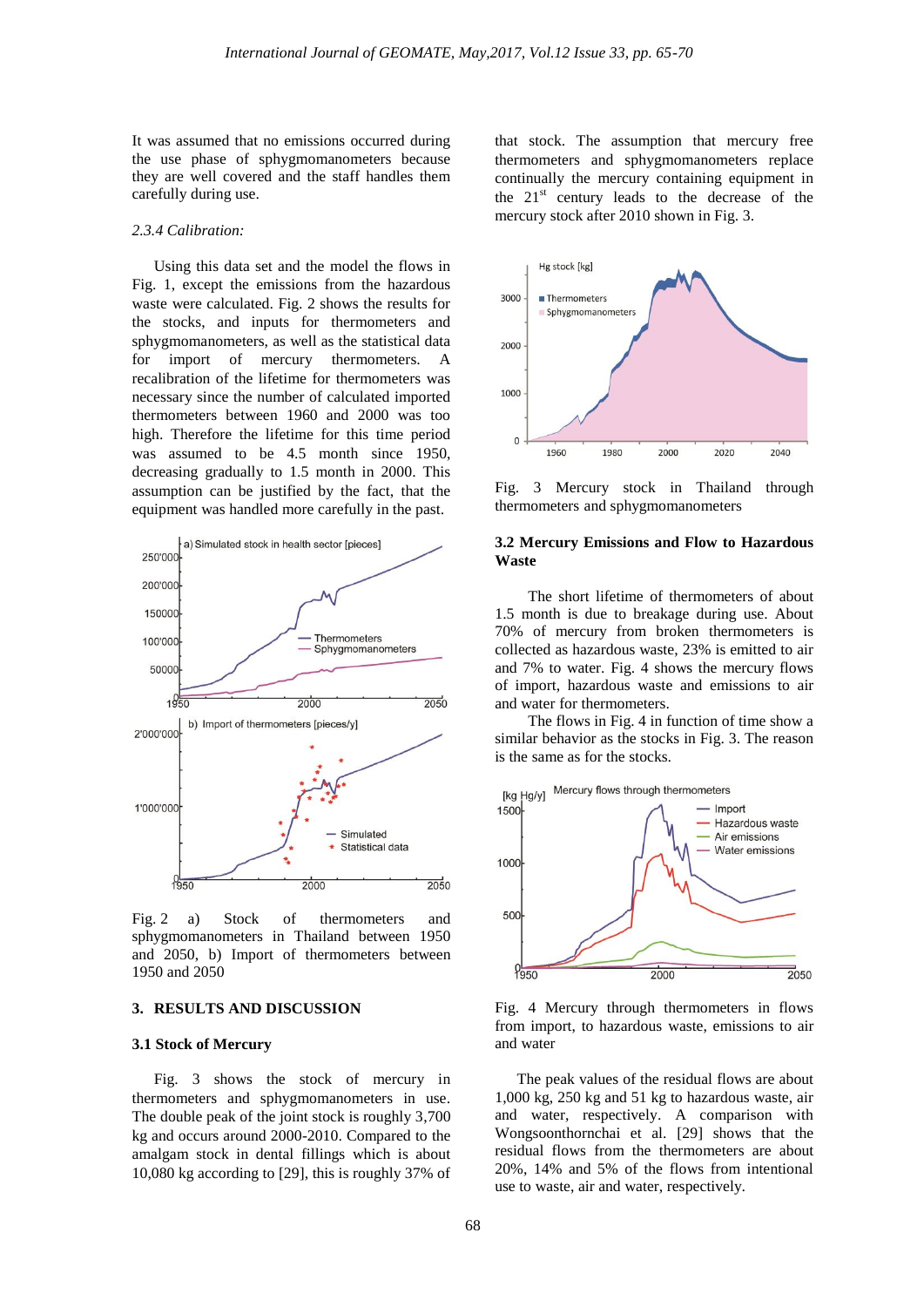The maximum of emissions to air is about 250 kg/y in the year 2001. According to the number of beds in hospitals of 136,000 in 2001 this gives an emission of 1.84 g Hg per bed and year. The maximum tolerable workplace exposure limit of mercury is 0.05 mg Hg  $/$  m<sup>3</sup> [33]. To be below the limit the emission per bed would have to be diluted in more than  $36,700 \text{ m}^3$  air per bed and year. Assuming a space column of about  $15 \text{ m}^3$  per bed, this means that the air would have to be exchanged completely almost 7 times per day in each hospital room in order to be below the limit. This could explain the high mercury level in urine of health care staff.

From the simulations follows that until 2010, about 24,000 kg of mercury from thermometers ended in hazardous waste, 5,400 kg and 1,100 kg were emitted to air and water, respectively.

#### **3.3 Scenario Analysis**

As suggested by WHO and HCWH [15], thermometers and sphygmomanometers are interesting health products to reduce mercury on the global scale. Therefore, the following scenario is considered to reduce mercury emission in Thailand.

*3.3.1 Scenario: Replace all Hg-thermometers and Hgsphygmomanometers with alternative products by 2020*

Since the lifetimes of thermometers are very short, the residual flows to hazardous waste, and the emissions to air and water would be zero after 2020. The simulation shows that the reduction would be in average 540 kg/y, 122 kg/y and 25kg/y for the flows to hazardous waste, emissions to air and water after 2020. For sphygmomanometers, because of their lifetime of about 9 years the flows to hazardous waste would be reduced to zero in about 2030.

In total this scenario would reduce the residual flows by 25,730 kg between 2020 and 2050. This is quite a large amount, even compared with the already deposited and emitted amount of 38,900 kg up to 2010.

## **4. CONCLUSION**

This paper analyzed the time-dependence of mercury flow and stock through thermometers and sphygmomanometers using MMFA approach. The simulation showed that the stock of mercury in thermometers is only about 5% of the stock of mercury in sphygmomanometers. However with thermometers 3 times more mercury is imported than in sphygmomanometers. The reason is the short lifetime of thermometers of about 1.5 month, which is about 70 times shorter than for sphygmomanometers. Therefore also the residual flows of mercury from thermometers to hazardous waste, air and water are about 3 times larger than those for sphygmomanometers.

The calculated emission to air from mercury thermometers in hospitals can explain the higher level mercury measured in urine of health care staff.

To reduce the emissions to air and water mercury thermometers should be replaced as soon as possible by alternative products.

#### **5. ACKNOWLEDGMENT**

This research work is supported in part by the grant from Center of Excellence on Environmental Health and Toxicology, Science & Technology Postgraduate Education and Research Development Office (PERDO), Ministry of Education. Moreover, this study was supported for publication by the China Medical Board (CMB), Faculty of Public Health, Mahidol University, Bangkok, Thailand.

#### **6. REFERENCES**

- [1] Harada Y, "Congenital (or Fetal) Minamata Disease", In: Study Group of Minamata Disease, (M. Katsuna, editor). Minamata Disease. Kumamoto: Kumamoto University, 1968, pp. 93–117.
- [2] Harada M, "Minamata disease: Methylmercury poisoning in Japan caused by environmental pollution", Crit. Rev. Toxicol, Vol.25 (1), 1995, pp. 1-24.
- [3] Jeanne MS, "Metals: Chemical properties and toxicity", Encyclopaedia of Occupational Health and Safety: Chemical, industries and safety, 4th ed. Vol. 3, Geneva: International Labor office (ILO), 1988, pp. 63.28-63.29.
- [4] UNEP, "Global mercury assessment", Geneva: UNEP Chemicals, 2002, pp. 1-118.
- [5] Driscoll CT, Mason RP, Chan MH, Jacob DJ, and Pirrone N, "Mercury as a Global Pollutant: Sources, Pathways, and Effects", Environ Sci Technol. Vol. 47, May. 2013, pp. 4967–4983.
- [6] Karliner J, Harvie J. "The global movement for mercury-free health care", Health Care Without Harm Publication; 2007. Available at:https://noharm-global.org/sites/default/files/ documents-files/746/Global\_Mvmt\_Mercury-Free.pdf
- [7] UNEP, "Module 4: Mercury use in healthcare settings and dentistry", Geneva: UNEP, 2008, pp. 1-8.
- [8] WHO, "Replacement of mercury thermometer and sphygmomanometer in health care: